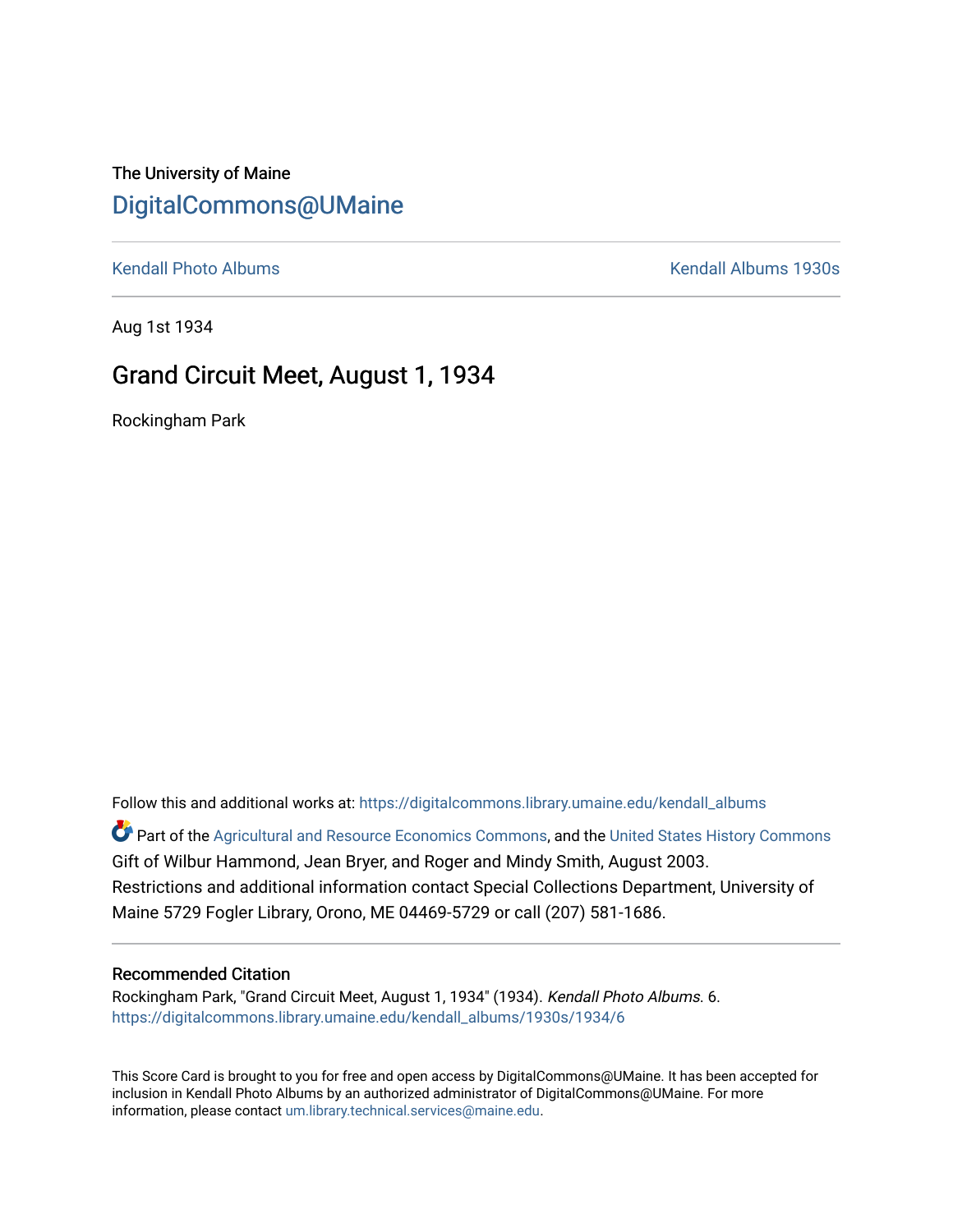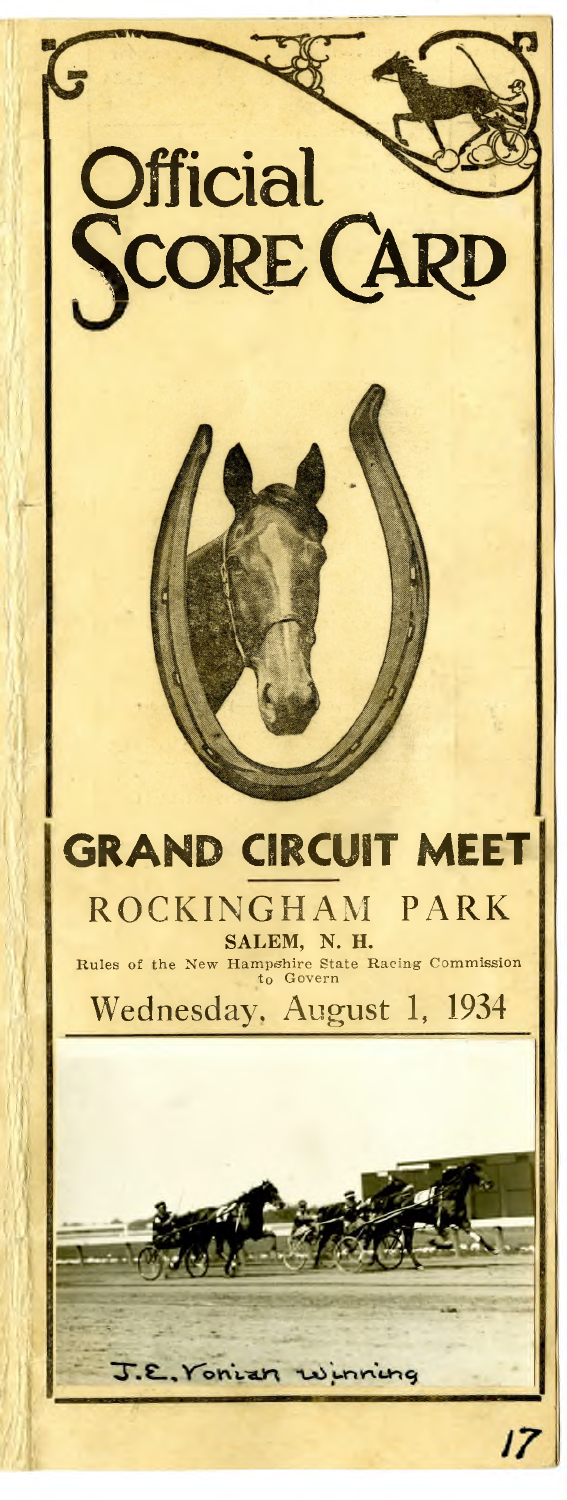**Purse \$400** BUYING<br>TOTE  $\overline{\mathcal{L}}$ PACING-1 MILE AND SIXTEENTH TICKETS **ASES** For non-winners of two races, 1934 **Grand Circuit** CALUMET DE KALB, b. h. Peter The B<br>By Belwin<br>John Vogal, /<br>RED-BLACK ろ Brewer-Sagebrush, 2.16 Albany, N.Y. H. MYOTT MATTIE AXE, b. m.<br>Battle Axe-Hattie Wiltondale Battle Axe-have<br>By Wiltondale 2 By W. Boss, Wilmington, Delaware PINK-BLUE J. CATON GEORGE P., b. g. The Philistine---Ollie M.<br>
By Charley Hayt<br>
G. W. Daugherty, Indianapolis<br>
GREEN-GOLD<br>
F. TRACY 3 MISS MEADOWS, br. m. Lers,  $2.15\frac{1}{4}$ <br>Great Bogalusa—Flo F<br>By Peter The<br>B. Mangino, F Bogalusa-Peters, 4 Plainfield, N. J J.<br>F. EGAN GREEN-OLD-GOLD WORTHY PETER, b. g. Feter Henley—Worthy Dolly, 2.10 1/4<br>By Most Worthy<br>Walter H. Bird, Revere, Mass.<br>BLACK-RED H. BRU 5 H. BRUSIE HILANNA, blk. f. Highland Scott. 1.594 --- Anna Braiford's<br>Girl, 1.594, by The Northern Man<br>H. C. Roulston, New York<br>GREY-CHERRY W. CATON 6 ONEETA STRATHMORE, ch. m. of Strathmore-Polly Linder Knight Ī By Arthur Boy<br>William Leber, Ephrata, Pa.<br>RED-WHITE-BLUE H. PARSHALL LADY LOCKET, b. m. McGregor The Great-Crystal Light<br>By Walnut Hall<br>A. E. Webber, Eangor, Me .<br>GREEN-YELLOW P. CHAPP 8 e<br>P. CHAPPLE  $2:124$ 

Klaxon Will be Used for Five Minute Warning and Closing of Machines

### **SPECIAL NOTICE**

Previous Days' Mutuel Tickets Paid at the Outstanding Windows on the following days. This Association will not be responsible for lost or destroyed Mutuel Tickets and reserves the right to refuse payment of torn or mutil-<br>ated Mutuel Tickets.

'n.

Minors will not be admitted to the Mutu-L 'Enclosure. Dogs or pet animals of any kind  $\sqrt{ }$ not be allowed in the Club House, Grand Stand<sup>3</sup> or Paddock Enclosures.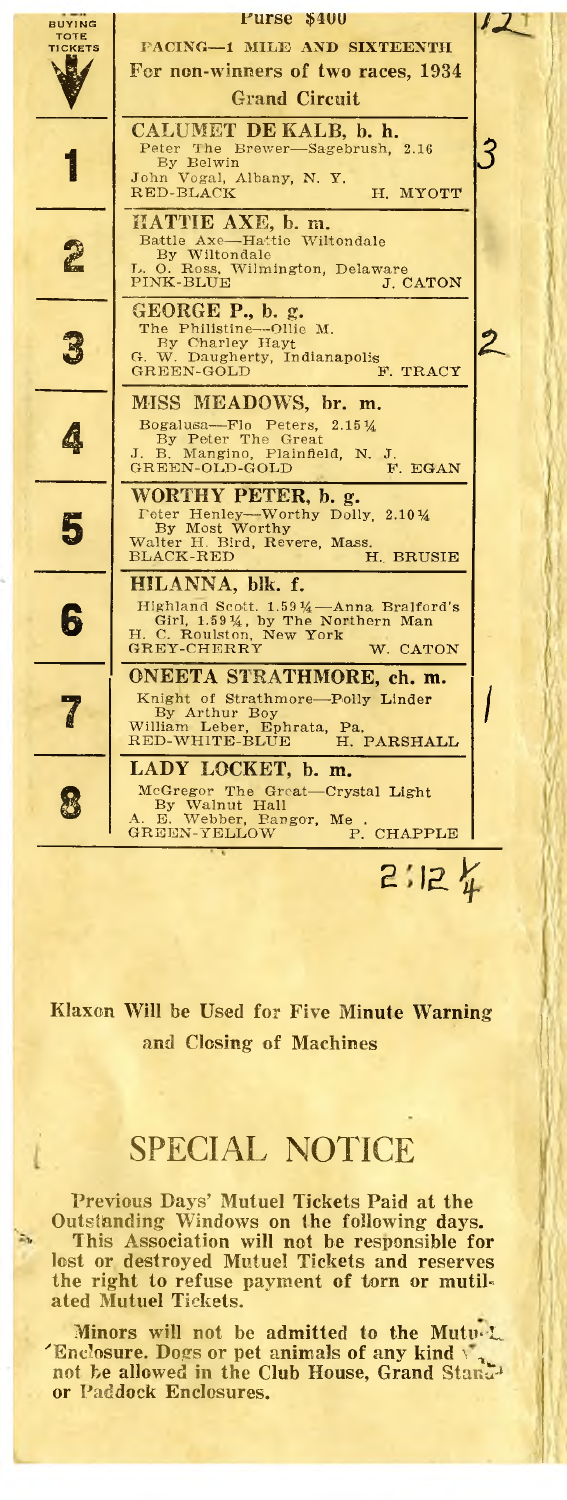TROTTING-ONE MILE Claiming + Doo Plesse 1000 AMERICAN HANOVER, b.g. 2.08 Guy Mex.<br>By Dillon McKinney-Isonta, 2.081/4 l, By Dillon Axworthy<br>Lineroft Farm, Lineroft, N. J.<br>BLACK-GOLD W. GARRISON MADELON, b.m. 2.063/4 eter Volo-Hollyre<br>By Great Britton<br>H. Strang, Jr., Hollyrood Peggy 2 W. H. Strang, Jr., Brooklyn BROWN-GOLD H .STOKES AXLEE b.h. 2.10 Guy Axworthy—Lydia Lee, 2.08% By Lee Axworthy<br>J. B. Gilligan, So. Orange, N. J.<br>ELUE-WHITE P. VINEYARD S CALUMET CALCUTTA, br h. 2.061/2 <u>၅</u> Truax—Betty The Great 2.15 1/2<br>By Peter The Great<br>D. Woodworth, Suffield, Conr<br>N. D. W. OOLD W. BRITE 4 Conn. **GREEN-GOLD** W. BRITENFIELD ALMAWYN, blk.m. 2.06<br>Mr. McElwyn-Alma Lee, 2.04%<br>By Lee Worthy<br>Ben F. White, Lexington, Ky.<br>BLACK-WHITE 5 rthy<br>Lexington, Ky.<br>B. WHITE MORLEY FRISCO, ro.g. 2.011/2 RORELLI PRECO, 16.8. 2.0172<br>
Bob Frisco—They Say<br>
By J. Malcolm Forbes<br>
Wm. Leber, Ephrata, Pa.<br>
RED-WHITE-BLUE H. PARSHALL 6 MASTER HANOVER, blk.g. 2.05<br>Dillon Axworthy-Miss Pierette, 2.09%<br>By Peter The Great By Peter The Great<br>C. Beekman, Cranbury, N. J.<br>C. BRUSIE H. BRUSIE  $2,033$  $\mathbf C$ BLACK-RED USE THESE<br>NUMBERS THIRD RACE FOR<br>FOR<br>BUYING LOWELL SERVICE CLUBS STAKE 0. TICKETS N, 2.10 Class **Purse \$2500** 61 PACING-MILE AND ONE-EIGHTH J. E. VONIAN, br.g. 2.02<br>Favonian, 2.01%-Ruth C. Brooke i<br>N Okla.<br>H. PARSHALL RED-WHITE 1.<br>
LEE STORM, b.g. 2.021/4<br>
Lee Tide, 2.05—Harvest Gale, 2.054/4<br>
By The Harvester<br>
Gerling Brothers, Milwaukee, Wis.<br>
H. McKAY 2 GOLD-PURPLE LOGAN SCOTT, blk.h. 2.01<br>Peter Scott, 2.05-Carolyn Logan, 2.05 1/2 Peter Scott, 2.05—Carolyn Logan, 2.05½<br>By Jim Logan<br>Allan J. Wilson, Newton, Mass.<br>GREEN-GOLD W. BRITENFIELD 3 DICK REYNOLDS, b.h. 1.591/4 Single G., 1.00<br>By Etawah<br>Explored J. Reynolds, Winston  $\frac{1}{2}$ -Etabella, 2.05 $\frac{1}{2}$ 4 n-Salem, N.C.<br>H. STOKES Richard J. Reyn<br>BROWN-GOLD 3 HIS MAJESTY, blk.h. 2.001/2<br>Abbedale, 2.011/4-Dierker Direct<br>E. J. Eaker, St. Charles, Ill. GREEN-WHITE S. F 5 S. PALIN CALUMET DUBUQUE, b.g. 2.02 Peter The Brewer, 2.021/2-Gertie Guy<br>By Guy Axworthy<br>John C. Thompson, New York<br>BLUE-GOLD H. THOMAS 6 John C. Thor RAIDER, b.h. 2.021/2 Peter Volo, 2.02-Nelda Dillon, 2.08%<br>By Dillon Axworthy  $\overline{\mathcal{L}}$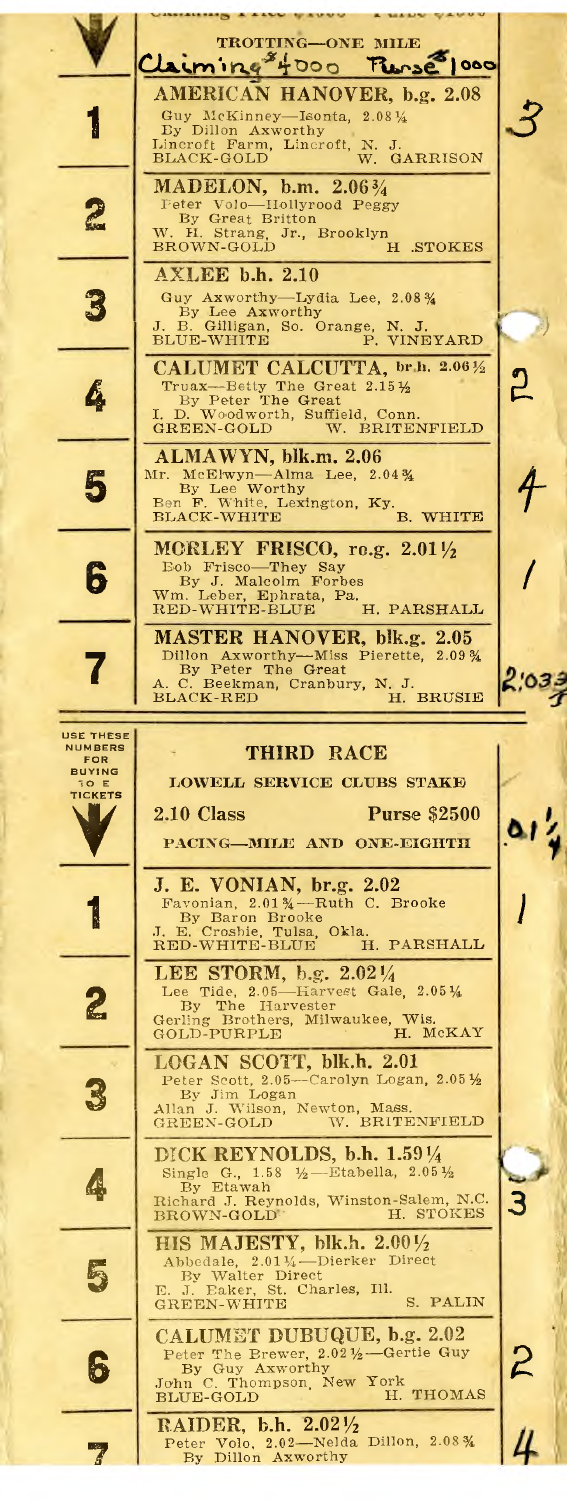

 $2,03,4$ 

**Klaxon Will be Used for Five Minute Warning and Closing of Machines**

# SPECIAL NOTICE

 $\bullet$ 

**All winning Pari-Mutuel tickets are payable immediately after the race to which the ticket relates has been run and the winning horses announced and the odds displayed upon the Pay Board.**

**This Association will not be responsible for lost or destroyed tickets, and reserves the right to refuse payment of torn or mutilated tickets.**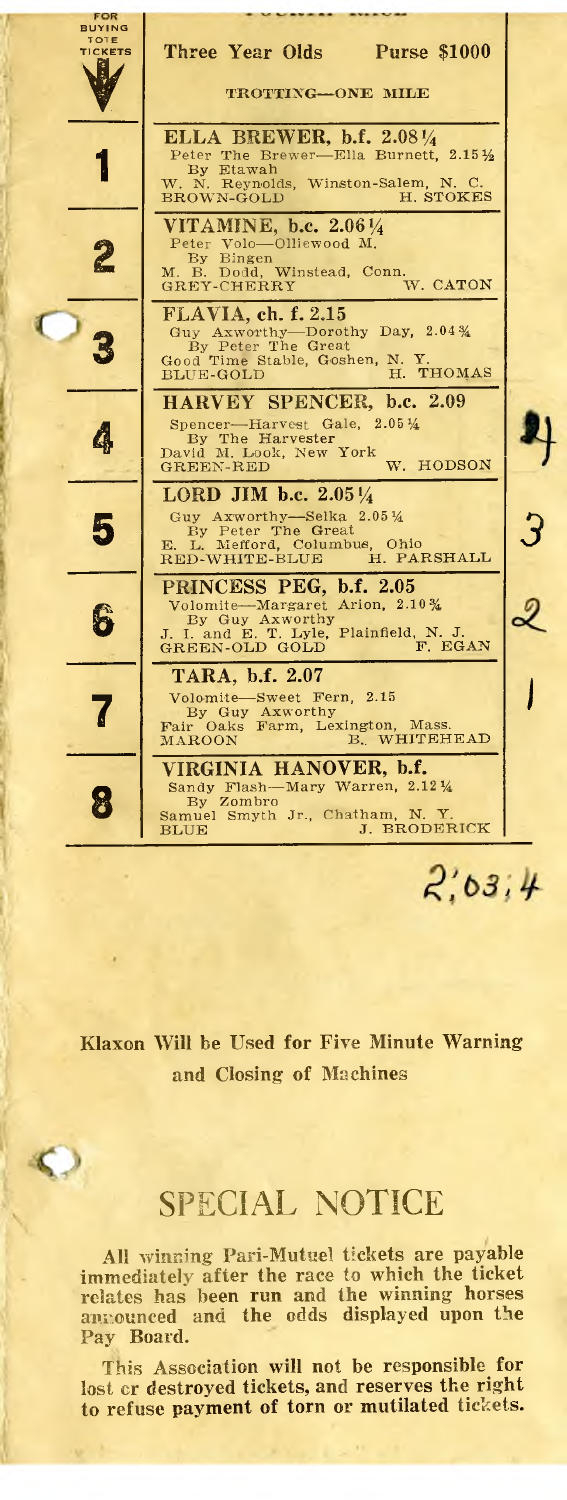

#### **ATTENTION— SPECIAL NOTICE— CAUTION**

**Before starting to buy your ticket, see that you have the right change; also be sure of the name of horse you wish to purchase ticket for. This will save time and mistakes.**

*4*

S  $\mathbf{r}$ 

**Klaxon Will he Used for Five Minute Warning and Closing of Machines**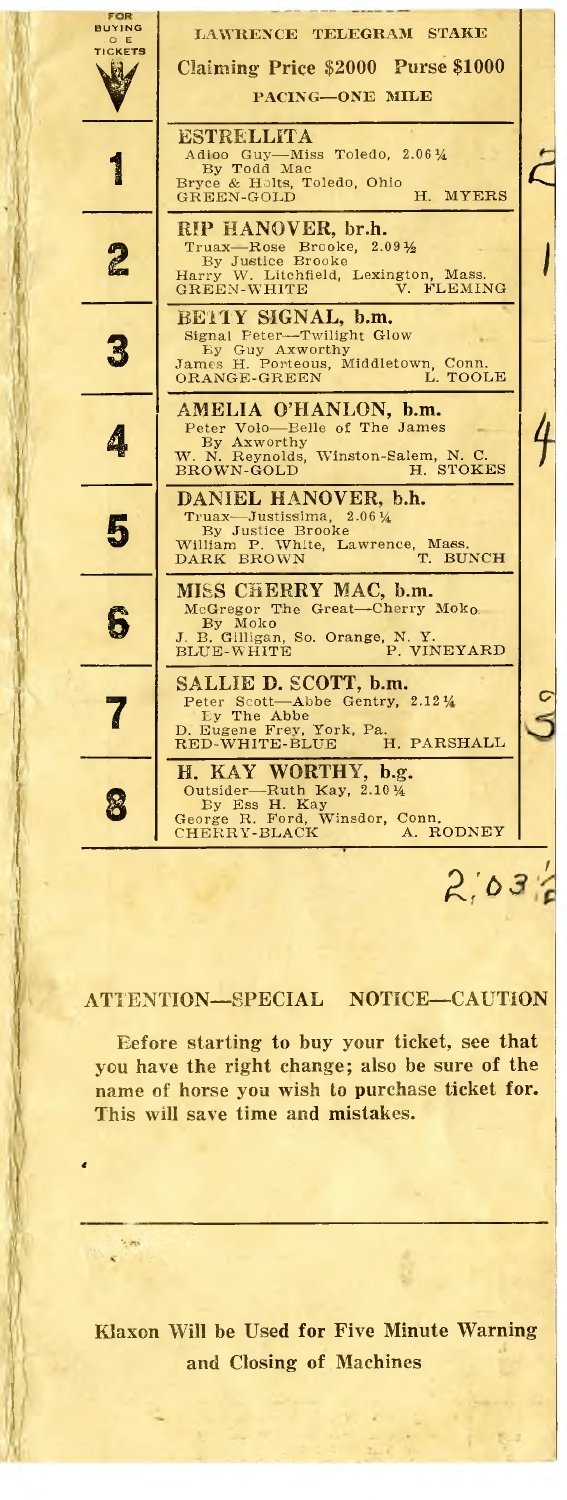

**Klaxon Will be Used for Five Minute Warning and Closing of Machines**

## SPECIAL NOTICE

**All winning Pari-Mutuel tickets are payable immediately after the race to which the ticket relates has been run and the winning horses announced and the odds displayed upon the Pay Board.**

**This Association will not be responsible for lost or destroyed tickets, and reserves the right to refuse payment of torn or mutilated tickets.**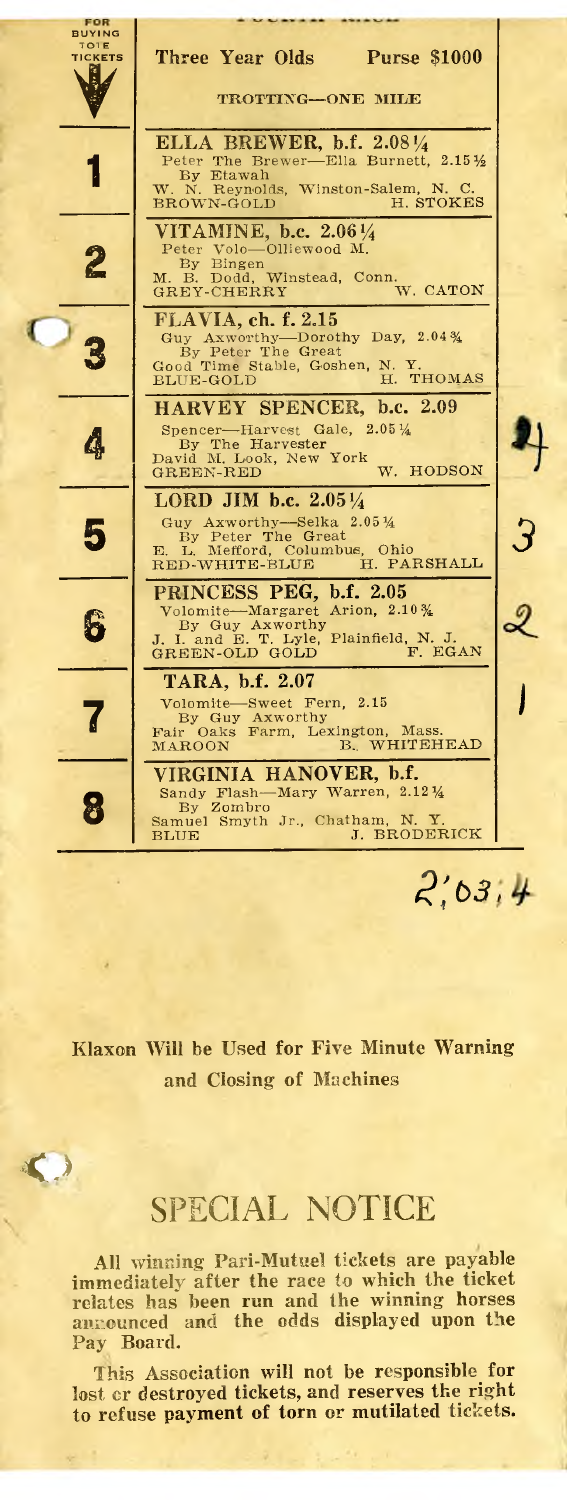BUYING LAWRENCE EAGLE-TRIBUNE STAKE TO E<br>TICKETS **TROTTING-ONE MILE** Ņ, **Claiming Price \$2000 Purse \$1000 GOVERNOR ALEX, b.g. 2.073/4** Mr. McElwyn-Etta Smith,  $2.12\frac{3}{4}$ **3 1** B y E ta w a h W illia m P. W h ite , L a w re n ce , M as s. D A R K B R O W N T. B U N C H **CALUMET ANNE, ro.m. 2.031/2** Peter The Brewer—Hollyrood Maggie<br>By Joe Dodge<br>Henry H. Knight, Chicago<br>RED-WHITE M. CHILDS *2* **1 DEL HANOVER, b.g. 2.02 1/2** Sandy Flash—Sally Del<br>By Del Coronado<br>C. A. Massie Alexandria Bay, N. Y. **O** 3 C. A. Massie, Alexandria Bay, N. Y.<br>GREEN-WHITE V. FLEMING **CALUMET CINCINNATI, b.g. 2.09 1/4** 2 Peter The Brewer—Queen Brooke<br>By Justice Brooke<br>James F. Young, Quincy, Mass.<br>CHERRY-BLACK A. RODNEY 4 **MAC HANOVER, br.g. 2.02 1/2** 5 Mr. McElwyn—Volga, 2.04½<br>By Peter The Great<br>D. Eugene Frey, York, Pa.<br>RED-WHITE-BLUE H. PARSHALI **CALUMET DIGNITY, b.m. 2.08 f** B e lw in — L a u ra G ra v es B y G u y A x w o r th y F re d W . W o o d m a n , H a v e rh ill, M ass. B R O W N L . B R U S IE a UPLIFT, br.g. 2.06<br>
Peter Volo-Jean Claire, 2.08 % 7 Fair Oaks, Farm, Lexington, Mass.<br>MAROON B. WHITEHEAD **.03**  $1$  o

## **NOTICE**

**All calculations and prices paid are audited and certified correct by the Auditor of the New Hampshire Racing Commission.**

## **WARNING**

 $\circ$ 

**Please purchase tickets only at the regular mutuel windows. This request is made for the protection of the general public as numerous complaints convince us that it is not wise to make purchases from individuals elsewhere.**

**Klaxon Will be Used for Five Minute Warning**